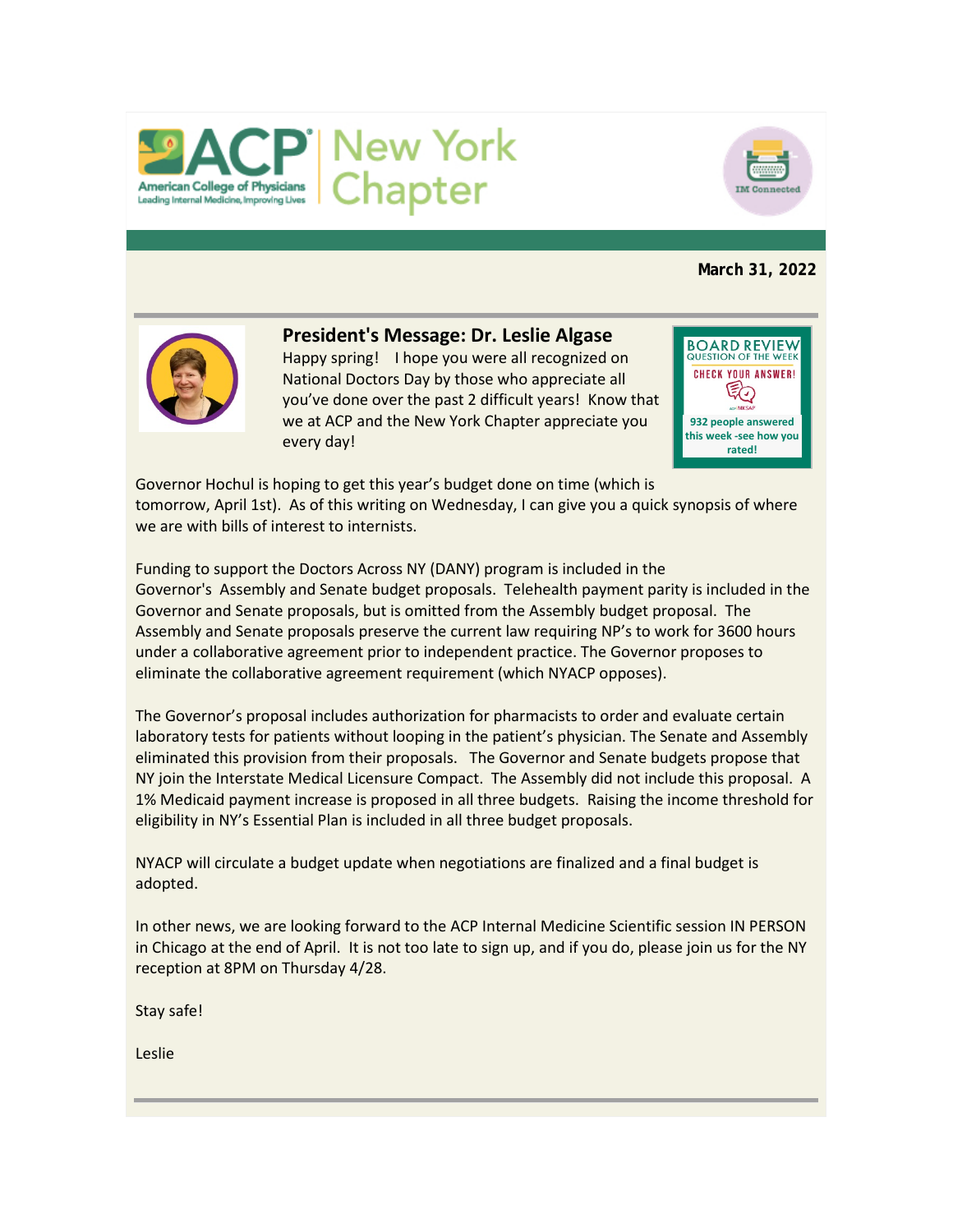# **65 New Fellows Elected in 2021**

Congratulations to the [65 NYACP members](https://www.nyacp.org/files/News/2021_Fellows_for_website.pdf) who were elected as Fellows of the American College of Physicians in 2021! Fellowship is a distinct honor bestowed by peers and ACP that recognizes the accomplishment and contribution above and beyond the practice of medicine. ACP Fellows have the right to vote, hold office and sponsor applicants for Membership and Fellowship.

Congratulations to all onthis well-deserved honor. [Please share the news!](https://www.acponline.org/membership/physician-membership/acp-fellowship/welcome-new-fellows/share-the-news)

[Learn more about ACP Fellowship](https://www.acponline.org/membership/physician-membership/acp-fellowship)

## **ACP Advocacy Efforts**

ACP recently [applauded and strongly advocated](http://app.learn.acpprograms.org/e/er?utm_campaign=FY21-22_MD_COVID-19_EML_March%2017_MD1003-9&utm_medium=email&utm_source=Eloqua&s=698935272&lid=9940&elqTrackId=DAC10423500AC5F6DEEEE85EBCE39730&elq=38f473221c3e4ae3bba57531203c6ba9&elqaid=9272&elqat=1) for the Dr. Lorna Breen Health Care Provider Protection Act. This act helped to address the mental health needs of physicians and support research about the mental and behavioral health of health care professionals, including the effects of the COVID-19 pandemic.

## **Members in the News**

NYACP is proud to congratulate Douglas DeLong, MD, MACP, FRCP on receiving the Larry Zaroff Man of Good Conscience Award at the American Medical Women's Association's (AMWA) 107th Annual Meeting.

Published by Daily Sentinel, March 22: **[Retired Bassett doctor received "Man of Good Conscience Award"](https://romesentinel.com/stories/retired-bassett-doctor-receives-man-of-good-conscience-award,131655)**

Published Mineola American, March 2022 **[NYU Long Island School of Medicine Students Learn](https://mineolaamerican.com/2022/03/nyu-long-island-school-of-medicine-students-learn-doctor-destinies-on-match-day/)  ['Doctor's Destinies' on Match Day](https://mineolaamerican.com/2022/03/nyu-long-island-school-of-medicine-students-learn-doctor-destinies-on-match-day/)**

*Candidate Nominations Now Being Accepted for ACP Hudson Valley Region Governor-Elect*

**Potential ACP Governor-Elect Candidates Nominations Due by April 14, 2022**

The ACP national office is conducting a Hudson Valley Region Governor-Elect election for our chapter this year. The Local Nominations Committee will be responsible for identifying up to two candidates who are willing







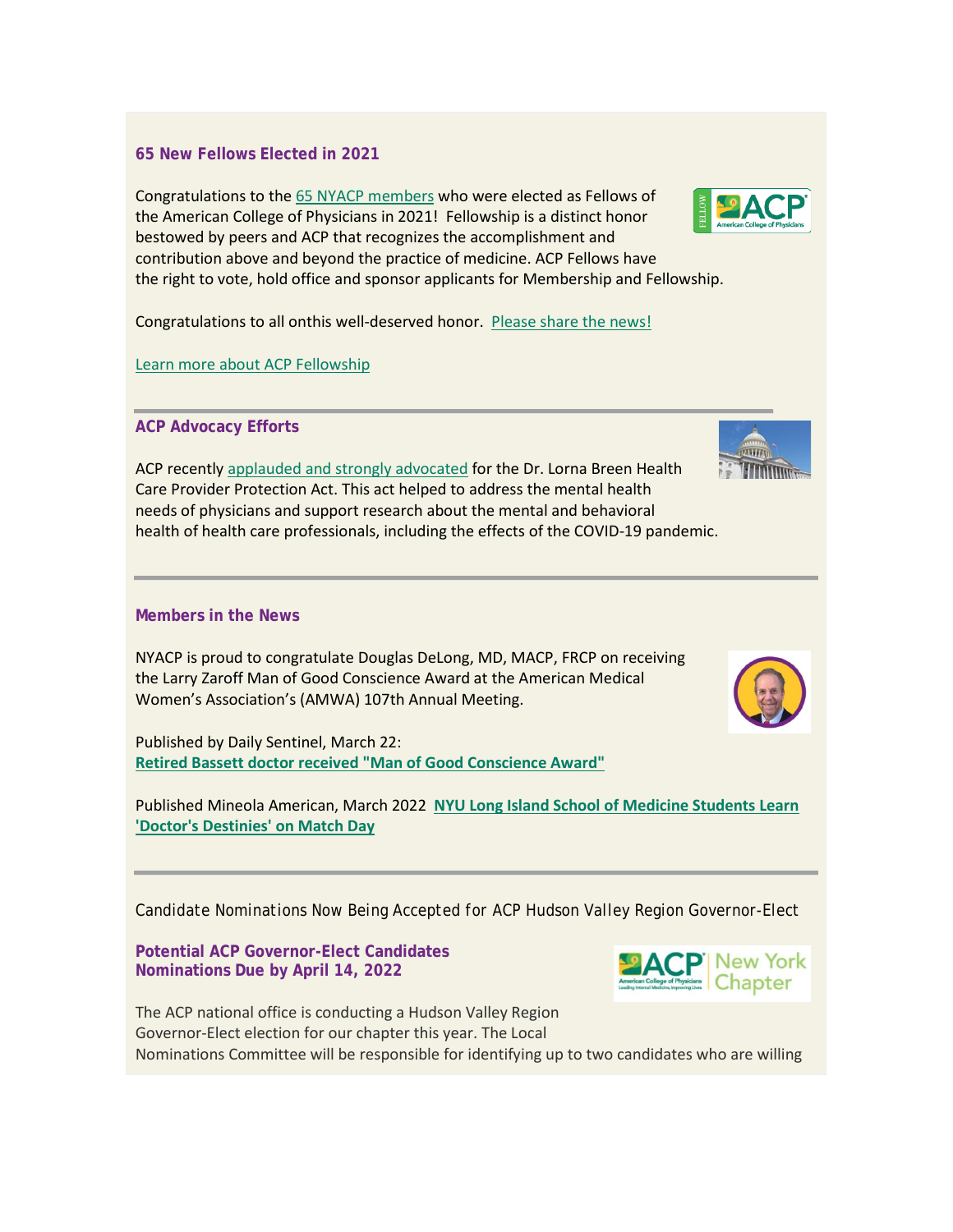and able to serve a four-year term (April 2024 - April 2028), in addition to a year of training as Governor-elect (April 2023 - April 2024).

NYACP is looking for a dynamic leader who exhibits integrity, shows commitment to the College and demonstrates dedication to the Chapter and the medical community. The successful candidate will work with Chapter members and with leaders in internal medicine at the national level. A Governor typically spends several hours per week on College Business with the support of executive administrative staff. Serving as one of five New York ACP Governors can be an extremely rewarding and life-changing experience.

[Click here to view the Governor Job Responsibilities](https://votervoice.s3.amazonaws.com/groups/nyacp/attachments/governor_job_responsibilities(2).pdf)**.**

## **Only ACP MACPs and FACPs are eligible for consideration**.

If you would like to submit the name of a colleague or self-nominate, please send the name and contact information to Louis S. Snitkoff, MD, MACP (Chair, Local Nominations Committee) - [lsnitkoff@gmail.com.](mailto:lsnitkoff@gmail.com)

## **All potential candidate information must be submitted by Wednesday April 14, 2022.**

*NYACP is pleased to share a telehealth update with you written by Audrey Liu, MD, PGY-2 Internal Medicine, NSUH/LIJ. Dr. Liu is completing her Steven Walerstein, MD, MACP Advocacy Internship with us this month. Thank you for all of your hard work and help these past few weeks, Dr. Liu. It has been a pleasure to work with you!*

**An Introduction to Telehealth Regulation, with Focus on New York** *By Audrey Liu, MD*

#### **Objectives:**



- 1. Describe the government groups involved in regulation of telehealth.
- 2. Describe the purpose of a business associate agreement in telehealth.
- 3. Identify the changes made during the COVID-19 pandemic surrounding regulation and reimbursement of telehealth.
- 4. Describe the role of the medical licensure compact in telehealth.
- 5. Describe current legislative items in New York that would impact telehealth.

## **[Read More](https://votervoice.s3.amazonaws.com/groups/nyacp/attachments/Telehealth%20ALiu%20v3.pdf)**

# **[NYACP Events](https://www.nyacp.org/i4a/pages/index.cfm?pageid=3535)**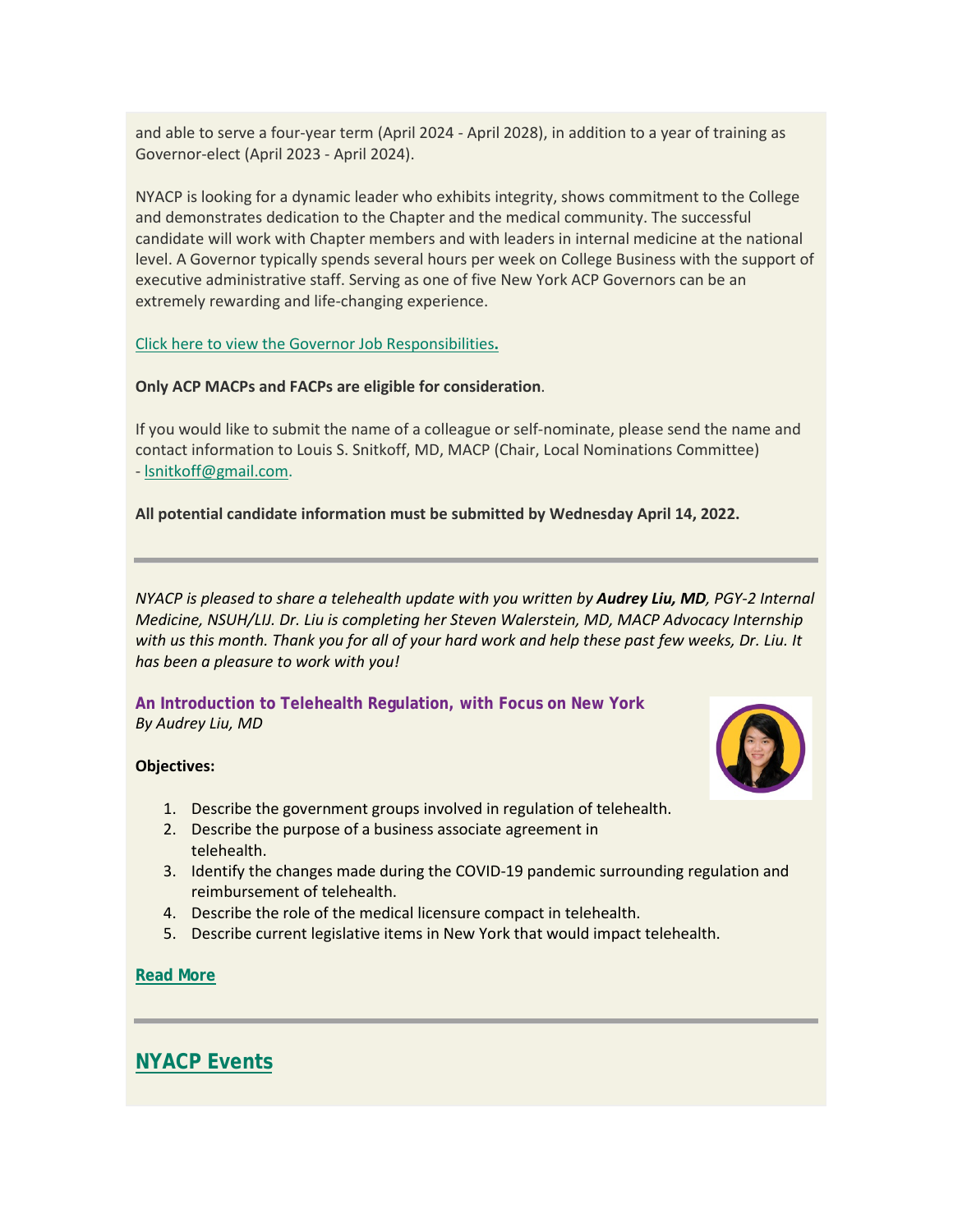# **Small Feedings of the Soul: Readings and Reflections**

**April 21 / 7:00 - 8:00 pm**

Explore the practice of medicine through shared experiences! Come for discussion, camaraderie, and to meet authors of select pieces from 'On Being A Doctor'.

This event is not recorded.

### **April's Theme: Remembering Faith Fitzgerald, MD, MACP**

Readings: [Curiosity](https://www.acpjournals.org/doi/10.7326/0003-4819-130-1-199901050-00015) by Faith Fitzgerald, MD, MACP [Letter to My Future Doctor](https://www.ncbi.nlm.nih.gov/pmc/articles/PMC1003255/) by Faith Fitzgerald, MD, MACP

Facilitated by: Leslie Algase, MD, FACP Special Guest: Raminder Gill, MD, FACP Program Directors: Nandini Anandu, MD, FACP, Lynn Cleary, MD, MACP, and Cori Salvit, MD, FACP

# **[REGISTRATION](https://us02web.zoom.us/meeting/register/tZIvf-2gqTkjH934XynYPdewkix2auPNTqA8)**

## *NYACP Early Career Physicians Task Force Presents the following zoom webinar:*

**How to Prepare Great Abstract and Poster Presentations for your Next Academic Conference Wednesday, May 4 / 6:00 - 7:00 pm**

Objectives:

*1. Prepare an effective abstract poster and oral presentation*

*2. Identify general features of high-quality abstract poster and oral presentation*

*3. Avoid common pitfalls on preparing an abstract poster and oral presentation*

### **Speakers:**

Ofec Hai, DO, FACP Evan Saiu, MD, FACP Raphael Rabinowitz, MD

**[Register Here](https://us02web.zoom.us/meeting/register/tZApdu6vqjIuHNB81ZmB7YbXfJM_G-hbBHRN)**